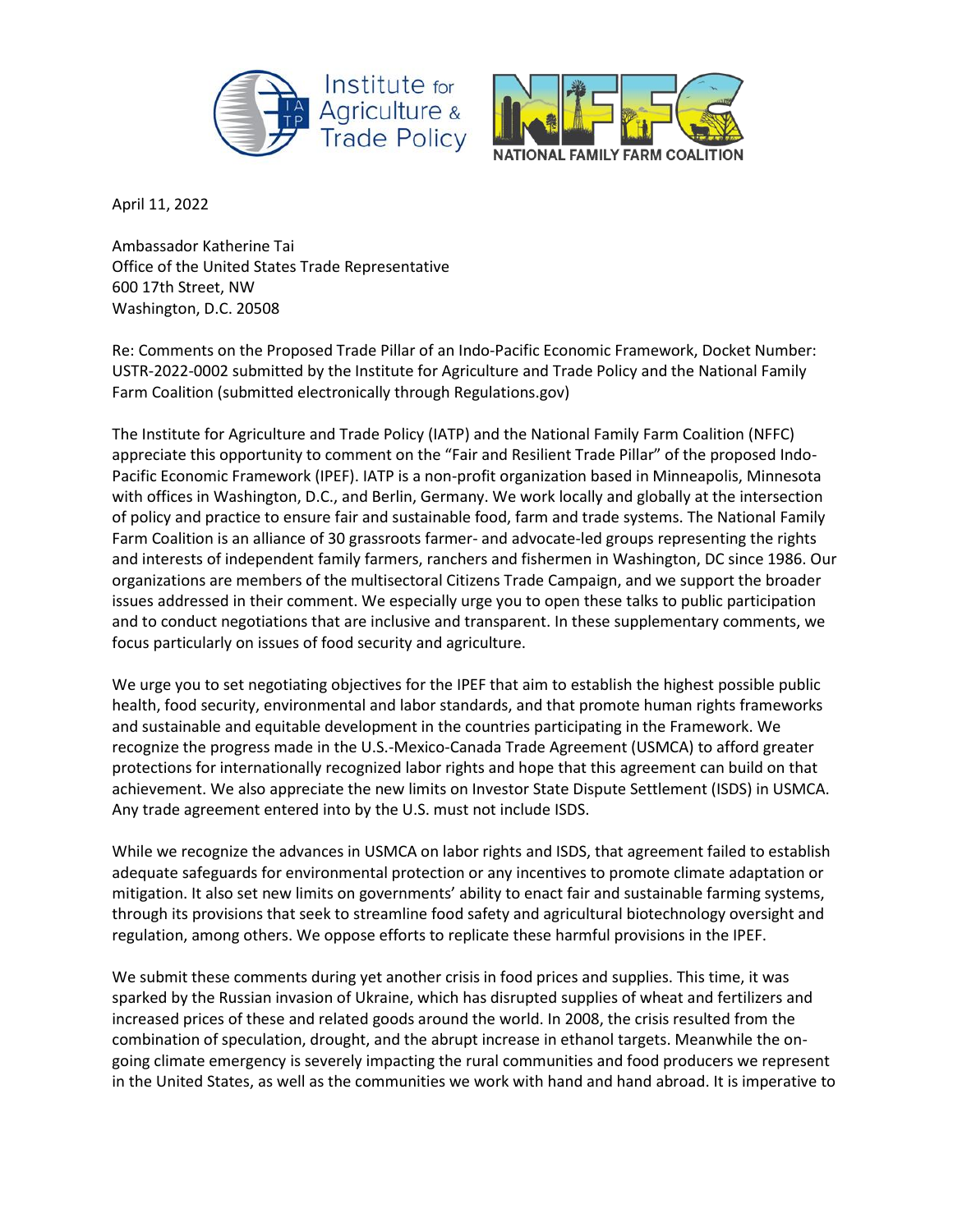develop new approaches to trade policy that help to increase resiliency, reduce volatility in agricultural supplies and prices, and promote investment in local diversified food systems.

We appreciate the Biden administration's intention to reframe trade policy so it is sustainable and fair. The United States is well overdue for turning a new page on food and agriculture trade policy that truly shifts the balances of power away from corporate actors, who too often hold near monopsony control over agriculture markets, food workers and family-scale producers. Furthermore, we believe in the context of the massive upheaval in highly concentrated food supply-chains caused by COVID 19 and the disproportionate impacts of increased food insecurity among communities of color in the United States, it is essential that the Biden-Harris administration advance trade policy that specifically supports food access as a human right, in the United States and abroad. Finally, we must learn from the mistakes of the past – we oppose any efforts to link this initiative to the Comprehensive and Progressive Agreement for Trans-Pacific Partnership (CPTPP). Instead, we urge you to engage with trading partners to examine the reasons behind the current supply chain crisis and those that will undoubtedly occur in the future and to consider new solutions.

**Develop new approaches to reduce volatility in prices and supplies.** To advance fair and resilient agricultural production, IPEF must support the growing movement for fair prices and supply management of agricultural production that helps to reduce overproduction, supports farmer incomes, stabilizes price volatility for consumers, and enhances the resilience of rural economies. Discussions could start with consideration of the experiences with food reserves historically in the United States, and more recently in India, Indonesia and other countries that have been indicated as potential parties to the IPEF. Those talks must include farmers' and consumers organizations in the countries involved.

The Canadian experience with dairy supply management offers important lessons on setting prices and estimating supplies in ways that increase stability, enhance rural livelihoods, and lowers environmental impacts, including greenhouse gas emissions. In the United States, the National Family Farm Coalition has developed the Milk from Family Dairies Act, a proposal endorsed by more than 90 organizations that would stabilize supplies at fair prices.<sup>1</sup>

Supply management relies on government estimates of the appropriate volume of production to meet national demand, which will only work with accompanying trade policies to manage imports. There will certainly be a need for exports, especially to meet the needs of less developed countries that are reliant on those supplies, but an imperative to export should not drive agricultural trade policy.

**Support a transition to agroecological production.** The trade pillar of an IPEF agreement must respect governments' ability to implement fair and sustainable food and farm systems that support sustainable livelihoods for farmers and food workers and healthy, affordable foods for consumers. Trading partners must be free to increase public spending to support agroecological production, and to implement public policies that establish facially non-discriminatory food safety, nutrition and labeling standards that meet the objective of the highest levels of consumer protection and environmental and ethical considerations. The trade provisions of the IPEF should not be used to undermine reliance on the precautionary principle or other efforts to raise standards in other countries.

l

<sup>1</sup> https://nffc.net/national-call-for-fair-prices-systemic-dairy-policy-reform/